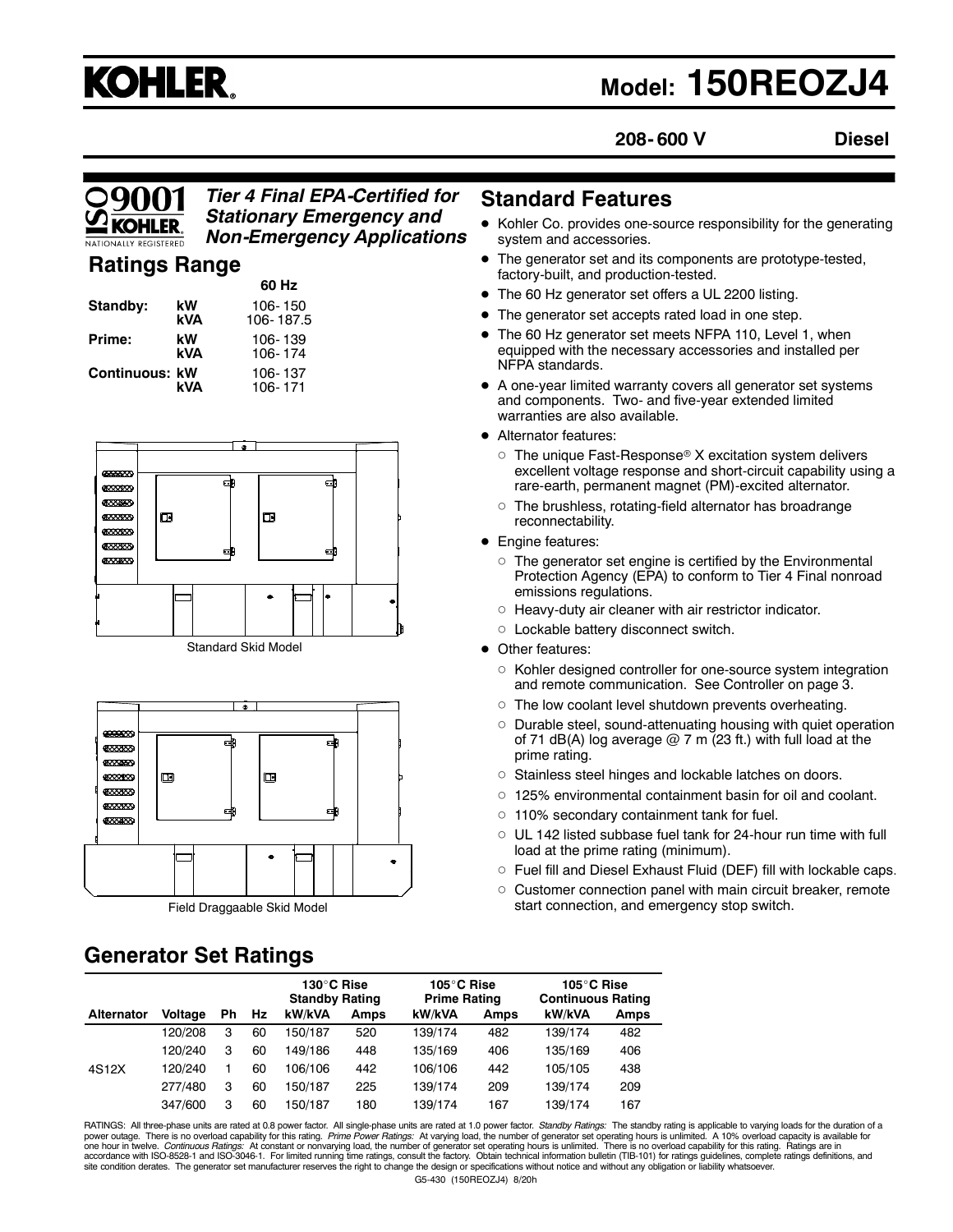# **Alternator Specifications**

| <b>Specifications</b>                    |                            | <b>Alternator</b>                         |
|------------------------------------------|----------------------------|-------------------------------------------|
| Manufacturer                             |                            | Kohler                                    |
| <b>Type</b>                              |                            | 4-Pole, Rotating-Field                    |
| Exciter type                             |                            | Brushless, Rare-Earth<br>Permanent-Magnet |
| Leads: quantity, type                    |                            | 12, Reconnectable                         |
|                                          |                            | 6, 600 Volt                               |
| Voltage regulator                        |                            | Solid State, Volts/Hz                     |
| Insulation:                              |                            | <b>NFMA MG1</b>                           |
| Material                                 |                            | Class H                                   |
| Temperature rise                         |                            | 150°C, Standby                            |
| Bearing: quantity, type                  |                            | 1, Sealed                                 |
| Coupling                                 |                            | Flexible Disc                             |
| Amortisseur windings                     |                            | Full                                      |
| Voltage regulation, no-load to full-load |                            | ±0.5%                                     |
| One-step load acceptance                 |                            | 100% of Rating                            |
|                                          | Unbalanced load capability | 100% of Rated<br><b>Standby Current</b>   |
| Peak motor starting kVA:                 |                            | (35% dip for voltages below)              |
| 480 V                                    | 4S12X (12 lead)            | 480                                       |

- NEMA MG1, IEEE, and ANSI standards compliance for temperature rise and motor starting.
- Sustained short-circuit current of up to 300% of the rated current for up to 10 seconds.
- Sustained short-circuit current enabling downstream circuit breakers to trip without collapsing the alternator field.
- Self-ventilated and dripproof construction.
- Windings are vacuum-impregnated with epoxy varnish for dependability and long life.
- Superior voltage waveform from a two-thirds pitch stator and skewed rotor.
- The unique Fast-Response® X excitation system delivers excellent voltage response and short-circuit capability using a rare-earth, permanent magnet (PM)-excited alternator.

### **Engine**

**Exhaust Exhaust System**

| <b>Engine Specifications</b>               |                                                          |
|--------------------------------------------|----------------------------------------------------------|
| Manufacturer                               | John Deere                                               |
| Engine model, type                         | 6068HG550<br>4-Cycle, Turbocharged,<br>Charge Air Cooled |
| Cylinder arrangement                       | 6 Inline                                                 |
| Displacement, L (cu. in.)                  | 6.8(415)                                                 |
| Bore and stroke, mm (in.)                  | 106 x 127 (4.19 x 5.0)                                   |
| Compression ratio                          | 17.2:1                                                   |
| Piston speed, m/min. (ft./min.)            | 457.2 (1500)                                             |
| Main bearings: quantity, type              | 7, Replaceable Insert                                    |
| Rated rpm                                  | 1800                                                     |
| Max. power at rated rpm, kWm (BHP)         | 180 (241)                                                |
| Cylinder head material                     | Cast Iron                                                |
| Crankshaft material                        | <b>Forged Steel</b>                                      |
| Valve material:                            |                                                          |
| Intake                                     | Silicon-Chrome stem with<br>Inconel head (NiCr)          |
| <b>Fxhaust</b>                             | CrMo Alloy                                               |
| Governor: type, make/model                 | Flectronic                                               |
| Frequency regulation, no-load to full-load | Isochronous                                              |
| Frequency regulation, steady state         | ±0.5%                                                    |

# bocharged, ir Cooled  $4.19 \times 5.0$ able Insert Inconel head (NiCr)

| Intake                                     | Silicon-Chrome stem with<br>Inconel head (NiCr) |
|--------------------------------------------|-------------------------------------------------|
| Exhaust                                    | CrMo Alloy                                      |
| Governor: type, make/model                 | Electronic                                      |
| Frequency regulation, no-load to full-load | Isochronous                                     |
| Frequency regulation, steady state         | ±0.5%                                           |
| Frequency                                  | Fixed                                           |
| Air cleaner type, all models               | Drv                                             |

# **Engine Electrical System** Battery charging alternator: Ground (negative/positive) Negative Volts (DC) 24 Ampere rating and the control of the control of  $\sim$  60 Quantity, CCA rating each Two, 400 Primary 2 Microns Ultra Low Sulfur Diesel (ULSD) with sulfur content <15 mg/kg (15 ppm) Oil pan capacity with filter, L (qt.)  $\frac{1}{3}$  28.5 (30.1)

Oil cooler **Water-Cooled** Oil type  $\S$  API CJ-4 or ACEA E6- E9 § Kohler recommends the use of Kohler Genuine oil and filters.

Exhaust manifold type **Dry** Dry Exhaust flow at rated kW,  $m^3/m$ in. (cfm) 23.4 (826) Exhaust temperature at rated kW, dry exhaust,  $^{\circ}$ C ( $^{\circ}$ F) 403 (757) Allowable back pressure, kPa (in. Hg) 14 (4.1) Back pressure available after losses due to exhaust aftertreatment system, kPa (in.Hg) 2.7 (0.8) Exhaust outlet size at user connection point, mm (in.) 76.2 (3.0) Oil filter: quantity, type  $\S$  One, Cartridge

**Engine Electrical**

**Application Data**

| Ampere rating                                     | 60                                                                                                 |
|---------------------------------------------------|----------------------------------------------------------------------------------------------------|
| Starter motor rated voltage (DC)                  | 24                                                                                                 |
| Battery, recommended cold cranking<br>amps (CCA): |                                                                                                    |
| Quantity, CCA rating each                         | Two, 400                                                                                           |
| Battery voltage (DC)                              | 12                                                                                                 |
| Fuel                                              |                                                                                                    |
| <b>Fuel System</b>                                |                                                                                                    |
| Fuel supply line, min. ID, mm (in.)               | 8(0.31)                                                                                            |
| Fuel return line, min. ID, mm (in.)               | 4.8(0.19)                                                                                          |
| Max. lift, fuel pump: type, m (ft.)               | Electronic, 1.8 (6.0)                                                                              |
| Max. fuel flow, Lph (gph)                         | 147.5 (38.6)                                                                                       |
| Max. return line restriction, kPa (in. Hg)        | 40 (11.8)                                                                                          |
| Fuel prime pump                                   | Automatic                                                                                          |
| Fuel filter                                       |                                                                                                    |
| Primary                                           | 2 Microns                                                                                          |
| Recommended fuel                                  | ASTM D975 or FN 590<br>Ultra Low Sulfur Diesel<br>(ULSD) with sulfur content<br><15 mg/kg (15 ppm) |
| <b>Lubrication</b>                                |                                                                                                    |
| <b>Lubricating System</b>                         |                                                                                                    |
| Type                                              | <b>Full Pressure</b>                                                                               |
| Oil pan capacity, L (qt.) $\S$                    | 27.5 (29.1)                                                                                        |
| Oil nan canacity with filter $1$ (at $8$          | 28.5(30.1)                                                                                         |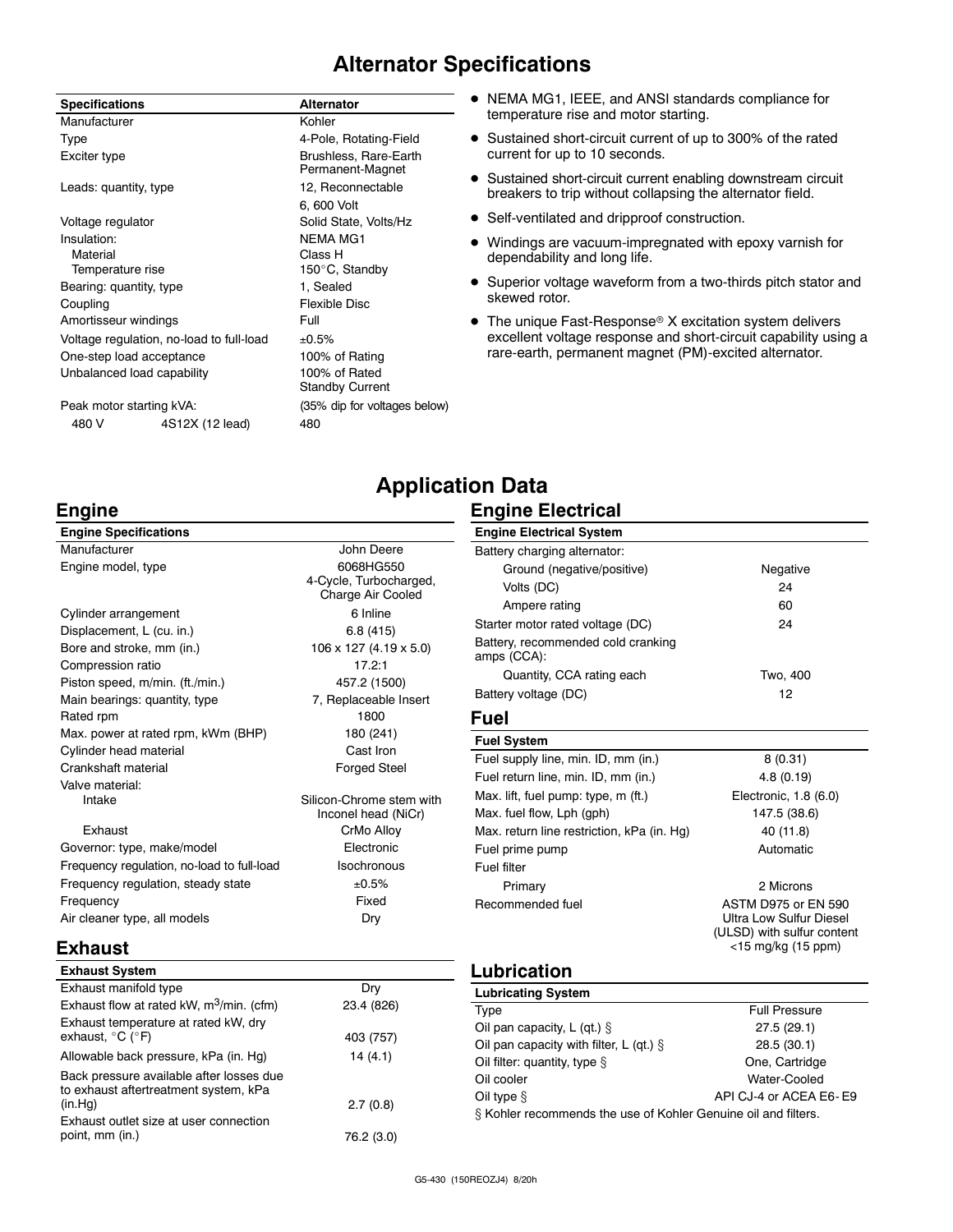# **Application Data**

### **Cooling**

| <b>Radiator System</b>                                                                       |             |  |
|----------------------------------------------------------------------------------------------|-------------|--|
| Ambient temperature at standby rating,<br>$^{\circ}$ C ( $^{\circ}$ F)                       | 40 (104)    |  |
| Ambient temperature at prime power<br>and continuous ratings, $^{\circ}$ C ( $^{\circ}$ F)   | 45 (113)    |  |
| Engine jacket water capacity, L (gal.)                                                       | 11.9(3.2)   |  |
| Radiator system capacity, including<br>engine, L (gal.)                                      | 35.6(9.4)   |  |
| Engine jacket water flow, Lpm (gpm)                                                          | 416 (110)   |  |
| Heat rejected to cooling water at<br>standby rated kW, dry exhaust, kW<br>(Btu/min.)         | 113 (6432)  |  |
| Heat rejected to charge air cooler at<br>standby rated kW, dry exhaust, kW<br>(Btu/min.)     | 32 (1821)   |  |
| Water pump type                                                                              | Centrifugal |  |
| Fan diameter, including blades, mm (in.)                                                     | 746 (29.4)  |  |
| Fan, kWm (HP)                                                                                | 2.8(3.8)    |  |
| Max. restriction of cooling air, intake and<br>discharge side of radiator, kPa (in. $H_2O$ ) | 0.125(0.5)  |  |

## **Operation Requirements**

| <b>Air Requirements</b>                                            |             |
|--------------------------------------------------------------------|-------------|
| Radiator-cooled cooling air,<br>$m^3$ /min. (scfm) *               | 297 (10500) |
| Combustion air, m <sup>3</sup> /min. (cfm)                         | 11.4 (403)  |
| Heat rejected to ambient air:                                      |             |
| Engine, kW (Btu/min.)                                              | 26 (1480)   |
| Alternator, kW (Btu/min.)                                          | 21.3 (1212) |
| * Air density = $1.20 \text{ kg/m}^3$ (0.075 lbm/ft <sup>3</sup> ) |             |

| <b>Fuel Consumption</b>     |                          |
|-----------------------------|--------------------------|
| Diesel, Lph (gph) at % load | <b>Standby Rating</b>    |
| 100%                        | 42.4(11.2)               |
| 75%                         | 32.2(8.5)                |
| 50%                         | 22.3(5.9)                |
| 25%                         | $13.2$ $(3.5)$           |
| Diesel, Lph (gph) at % load | Prime Rating             |
| 100%                        | 38.6(10.2)               |
| 75%                         | 29.1 (7.7)               |
| 50%                         | 20.4 (5.4)               |
| 25%                         | 12.1 (3.2)               |
| Diesel, Lph (gph) at % load | <b>Continuous Rating</b> |
| 100%                        | 38.6(10.2)               |
| 75%                         | 29.1 (7.7)               |
| 50%                         | 20.4 (5.4)               |
| 25%                         | 12.1(3.2)                |

# **Sound Enclosure**

- Durable steel, sound-attenuating housing with quiet operation of 71 dB(A) log average  $@$  7 m (23 ft.) with full load at the prime rating.
- $\bullet$  Internal-mounted silencer and flexible exhaust connector.
- Fade-, scratch, and corrosion-resistant Kohler<sup>®</sup> Power Armor<sup>™</sup> automotive-grade textured finish.
- Stainless steel hinges and lockable latches on doors.
- Acoustic insulation that meets UL 94 HF1 flammability classification and repels moisture absorption.
- 110% environmental containment basin for fuel, oil, and coolant.

## **Controller**



#### **Decision-Maker 3500 Paralleling Controller**

Provides advanced control, system monitoring, and system diagnostics for optimum performance and compatibility.

- Paralleling capability with bus sensing, first-on logic, synchronizer, and (isochronous, droop, and external controlled) load sharing
- Digital display with adjustable contrast and menu control provide easy local data access
- Measurements are selectable in metric or English units
- Remote communication thru a PC via network or serial configuration
- Controller supports Modbus<sup>®</sup> protocol
- Integrated hybrid voltage regulator with ±0.5% regulation
- Potted circuitry for protection from vibration and debris
- Built-in alternator thermal overload protection
- NFPA 110 Level 1 capability

Modbus<sup>®</sup> is a registered trademark of Schneider Electric.

# **Customer Connection Panel**



- Viewable generator set controller with security cover
- **•** Emergency stop switch
- Main line circuit breaker
	- Reconnectable models: Rating 600 amps, field adjustable based on voltage selected
	- 600 Volt models: Rating 250 amps, field adjustable
- Power connections for Available Options (battery charger and battery heater)
- Remote start connection

# **Fuel and DEF Tanks**

- Subbase fuel tank for 24-hour run time with full load at prime rating (minimum).
- Fuel tank includes the fuel level gauge, fuel fill with lockable cap, and normal/emergency vents.
- The secondary containment tank's construction protects against fuel leaks or ruptures. The inner (primary) tank is sealed inside the outer (secondary) tank. The outer tank contains the fuel if the inner tank leaks or ruptures.
- DEF tank with DEF quality sensor.

#### **Tank Specifications**

| Diesel tank. capacity | 923 L (244 gal.)                |
|-----------------------|---------------------------------|
| DEF tank. capacity    | 44.2 L (11.7 gal.)              |
| Recommended DEF       | AUS 32 according to ISO 22241-1 |